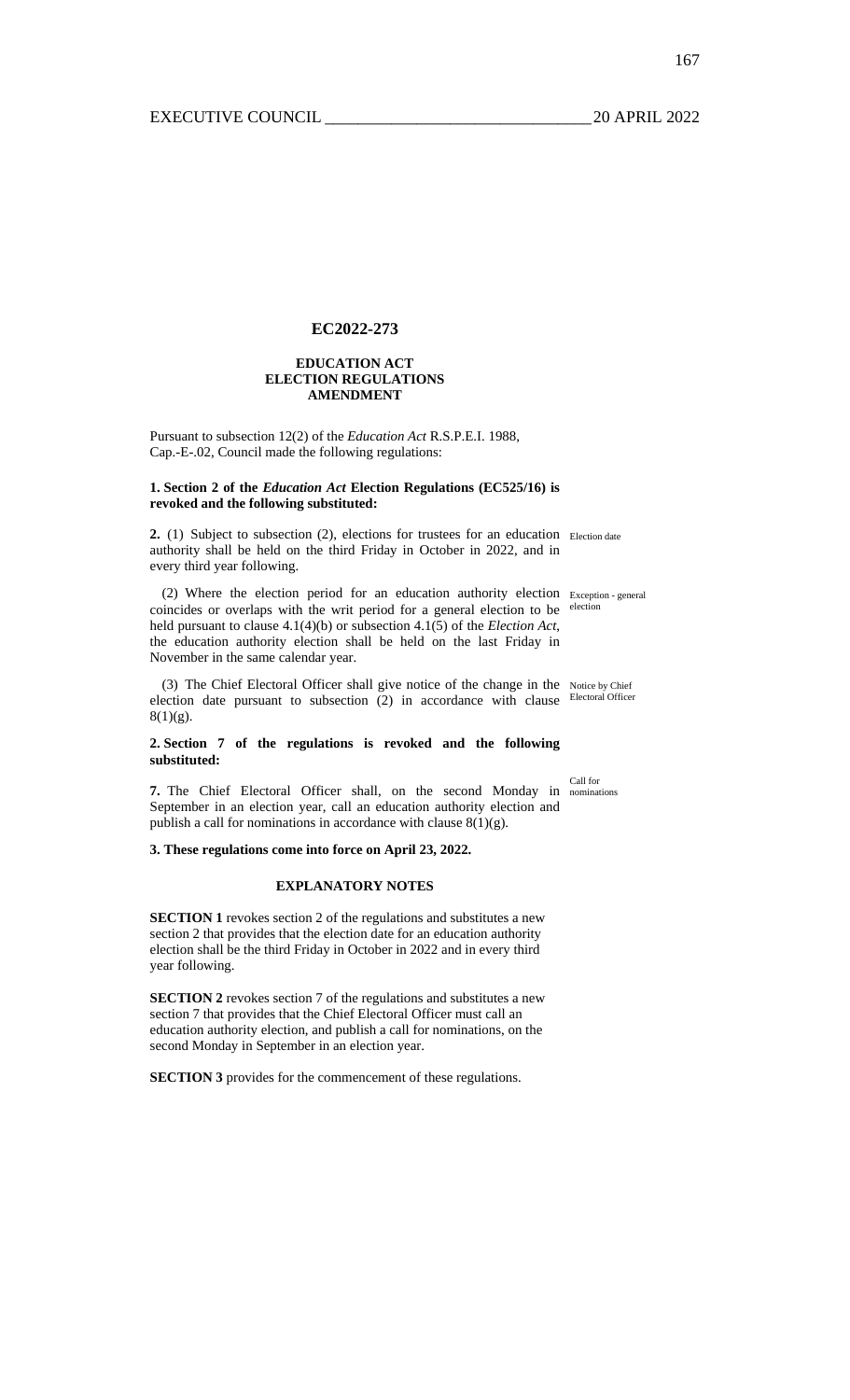#### **EC2022-274**

## **HEALTH SERVICES PAYMENT ACT REGULATIONS AMENDMENT**

Pursuant to section 5 of the *Health Services Payment Act* R.S.P.E.I. 1988, Cap. H-2, Council made the following regulations:

#### **1. The** *Health Services Payment Act* **Regulations (EC499/13) are amended by the addition of the following after section 1:**

**1.1** Notwithstanding clause 1(s), a person who is legally entitled to Temporary resident remain in Canada and temporarily makes a home in the province considered resident pursuant to the Canada-Ukraine authorization for emergency travel (CUAET) is considered to be a resident for the purposes of the Act and these regulations.

## **2. Section 8 of the regulations is amended by the addition of the following after subsection (3):**

(3.1) A person who is legally entitled to remain in Canada Temporary resident, and temporarily makes a home in the province pursuant to the Canada-Canada-Ukraine Ukraine authorization for emergency travel (CUAET) is entitled to benefits under these regulations from the date the person establishes temporary residence in the province, if the person complies with the requirements of section 9.

## **3. These regulations come into force on April 23, 2022.**

# **EXPLANATORY NOTES**

**SECTION 1** adds section 1.1 to the regulations to provide for a person who is temporarily resident in Canada and the province pursuant to the Canada-Ukraine authorization for emergency travel (CUAET) to be considered a "resident" for the purposes of the Act and these regulations, which entitles the person to basic health services under the province's health services payment plan.

**SECTION 2** adds subsection (3.1) to section 8 to provide for a person who is temporarily resident in Canada and the province pursuant to the Canada-Ukraine authorization for emergency travel (CUAET) to receive basic health services under the province's health services payment plan on establishing temporary residence, without any waiting period.

**SECTION 3** provides for the commencement of these regulations.

#### **EC2022-275**

#### **HOSPITAL AND DIAGNOSTIC SERVICES INSURANCE ACT REGULATIONS AMENDMENT**

Pursuant to section 11 of the *Hospital and Diagnostic Services Insurance Act* R.S.P.E.I. 1988, Cap. H-8, Council made the following regulations:

**1. Section 1 of the** *Hospital and Diagnostic Services Insurance Act* **Regulations (EC539/63) is amended by the addition of the following after subsection (2):** 

 $(3)$  Notwithstanding clause  $(1)(u)$ , a person who is legally entitled to Temporary resident remain in Canada and temporarily makes a home in the province considered resident pursuant to the Canada-Ukraine authorization for emergency travel (CUAET) is considered to be a resident for the purposes of the Act and these regulations.

**2. Section 10 of the regulations is amended by the addition of the following after subsection (5):** 

authorization